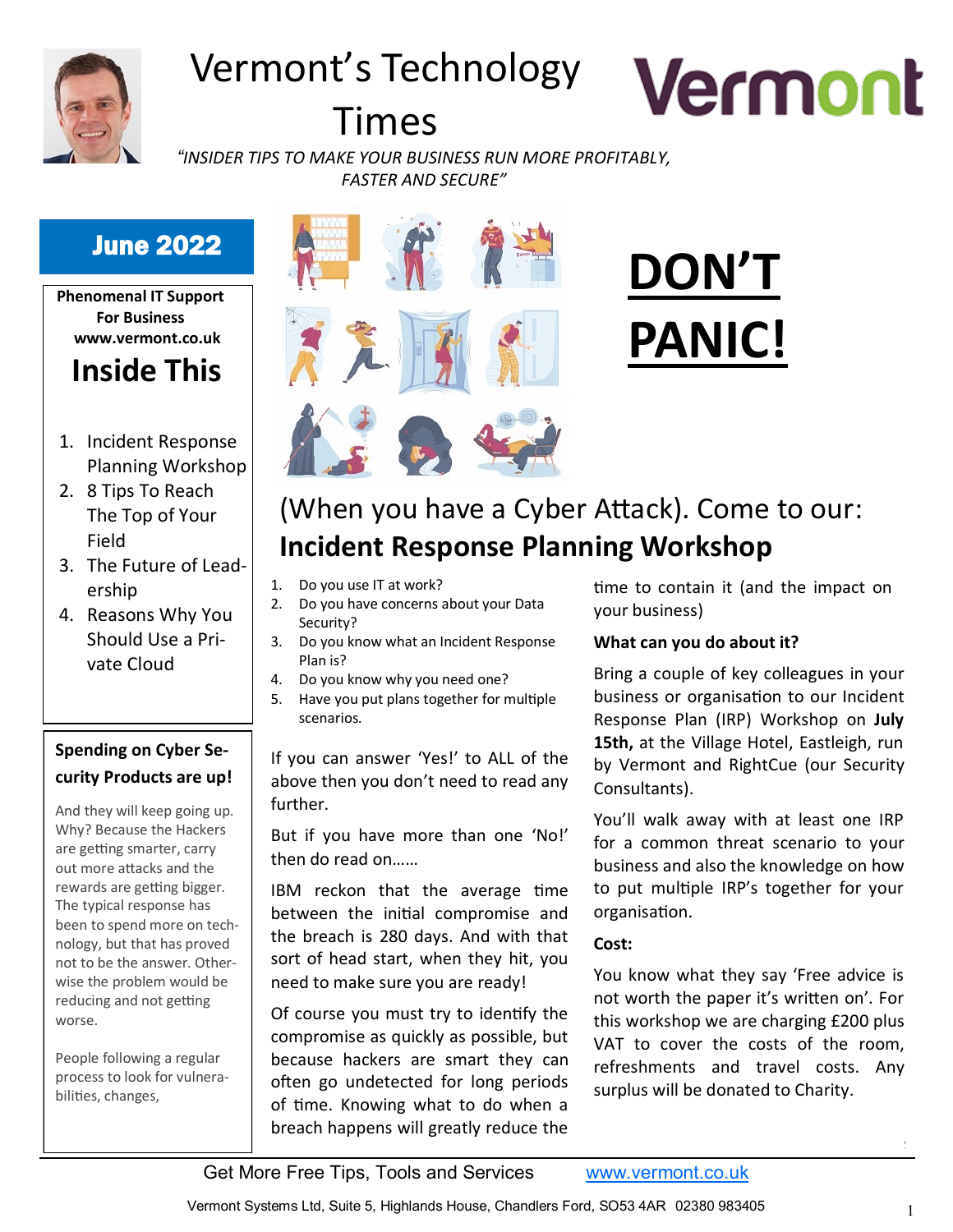#### **The 5 Top Reasons to have an IRP**

#### **1. Faster Mitigation**

The incident response plan is a detailed checklist of actions on how to handle different types of potential security incidents. It includes measures that have to be carried out by employees, isolating affected areas, recovery systems to be put in place etc .

Doing this pre-planning will help you reduce the response time to an event. The longer you take in responding means that there is potential for more damage to your network. If cyberattacks are not quickly responded to, their potential to have a larger financial, legal and operational impact grows. Cont.

#### **2. Being Organised**

Security incidents are impossible to predict, and even if you think you are well protected, they can still catch you off-guard. And if your team aren't trained for an event they could panic and be less able to defend the network.

By having an incident response plan (IRP) it helps you to mitigate the impact of an event, remediate vulnerabilities and secures the organisation in a co-ordinated manner. It also allows you to minimise the costs of resources associated with it.

# **Vermont**



#### **3. Improves your security**

By going through the IRP process you analyse (at a high level) your current defence systems, weaknesses and vulnerabilities. Then it gives you a view on the potential impact that these scenarios present and thus you have a better understanding of your security.

It will also show you what areas to focus on when it comes to improving your defences and therefore you become more resilient to attack.

#### **4. Builds Confidence**

Your clients, partners and other stakeholders will have more confidence in you if you have an effective incident response plan. It shows you care and that you are being proactive about your security.

#### **5. Compliance**

Updated regulations mean that companies have to undertake several measures, including an up to date incident response plan. For example, as part of the UK's GDPR there is a requirement for every business to have response plan for addressing any security incidents.

If you take credit card payments the PCI/DSS regulations also require you to have an IRP in the event of a security breach.

#### **Sign up**

So if this sounds like something you need to do then sign up here:

[https://www.eventbrite.co.uk/e/incident](https://www.eventbrite.co.uk/e/incident-response-plan-workshop-tickets-349511808227)response-plan-[workshop](https://www.eventbrite.co.uk/e/incident-response-plan-workshop-tickets-349511808227)-tickets-[349511808227](https://www.eventbrite.co.uk/e/incident-response-plan-workshop-tickets-349511808227)

Get More Free Tips, Tools and Services [www.vermont.co.uk](http://www.vermont.co.uk)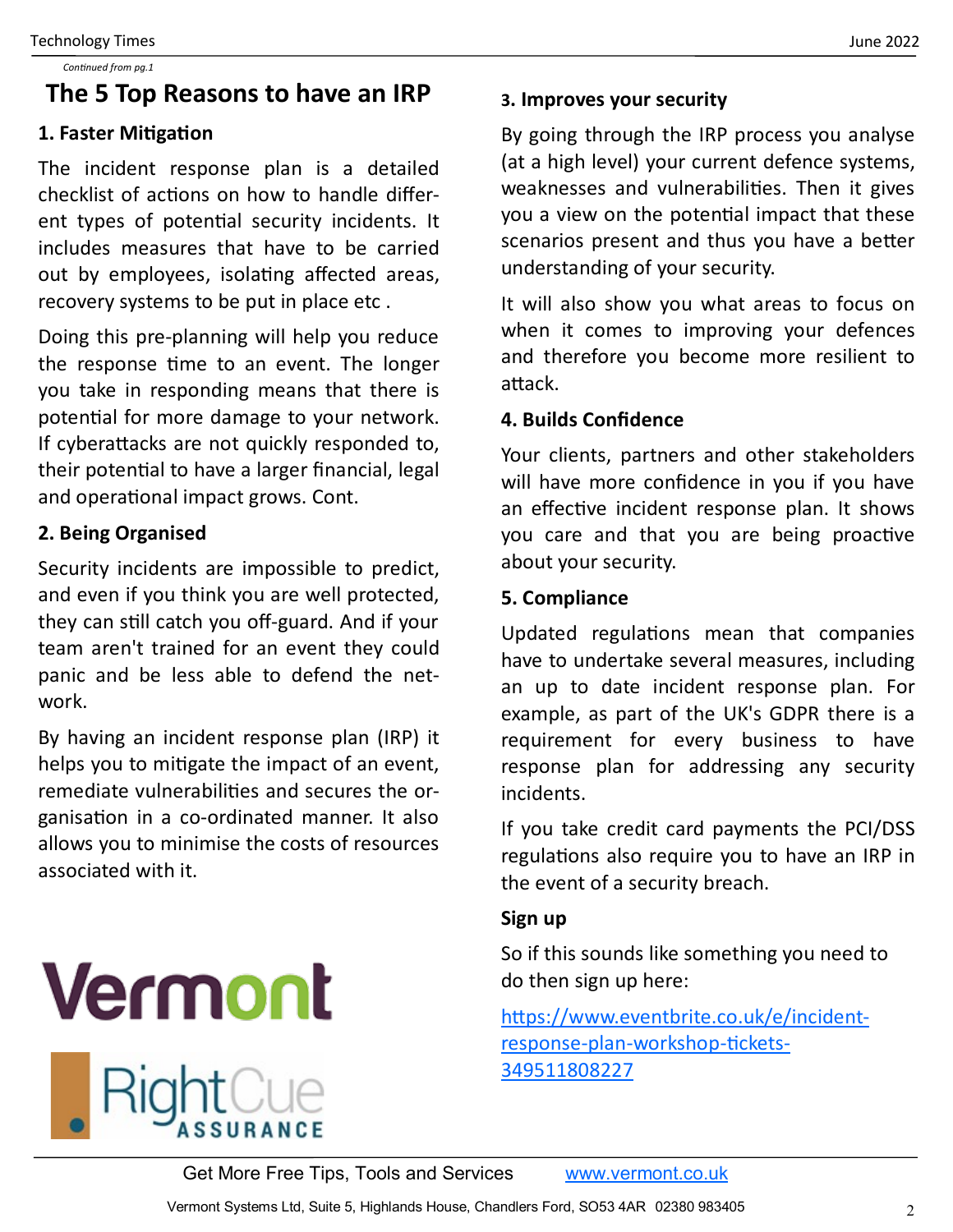### **Shiny New Gadget Of The Month:**



Imagine you're driving with your family on holiday in the middle of winter. All of a sudden, the road feels much bumpier, so you pull over and get out to check your tires. To your dismay, you discover one of your tyres has gone flat. The closest petrol station is over a couple of miles away, and your spare can't handle the adverse conditions. So, what should you do? With Airmoto, you never have to worry about this situation.

Airmoto is a rechargeable compact air pump that provides up to 120 psi. In only 10 minutes, you can inflate your car's tires to the proper tire pressure. Airmoto can be used to pump up balls, bike tyres and even van tires. It's practical, not very heavy and quite affordable. Airmoto is the perfect addition to any roadside assistance kit.

(and only costs £175 on amazon!!!!)

#### **8 Tips To Reach The Top Of Your Field**

I've been consulting business leaders for well over 20 years now, and in that time, I've worked with some of the brightest minds across various industries. At ghSMART, we have helped many people reach the top of their field, and you may be wondering how we helped them. A professor taught me a tactic years ago that has helped me reach the top of my field. Now, I enjoy sharing this information with our clients.

Essentially, there are three roles in every profession – rainmakers, doers and trackers. The trackers are those who track other people's work. They play an important role but will rarely leave a lasting impact on their field. Most people are doers, since they do the work that is provided to them by someone else. They're also important, but they probably won't reach the top of the field. Then there are the rainmakers. These are the people who are proactive and go above and beyond to achieve results. Rainmakers always push to reach their goals and often reach the top of their field in the process.

Just being a rainmaker is not enough to leave an impact, though. If you follow these eight tips, you'll be well on your way toward success.

• Go to the best schools you can while achieving the highest grades possible and establish your



technical skills. You don't necessarily have to attend the best school possible, but it does help.

- Spend 20% of your time building relationships. Try to spend a day each week learning what concerns are affecting customers in your industry and work toward solutions.
- Keep a list of your 50 most important relationships and rank them in order of importance.
- Don't do tasks or offer advice if it is outside of your area of expertise. If you don't deliver great results, you will push your clientele away.
- Improve your public speaking skills. On average, 95% of professionals are not confident when speaking in public, so the 5% who are confident usually shine on a regular basis.
- Learn how to hire and delegate. You can't do everything on your own, so you need to surround yourself with a team you can trust.
- Price yourself high, but don't get greedy. You know how much your work is worth and you know how much the competition charges. For desired results, clients don't mind paying a little extra for good work.
- Mentor others to become rainmakers. Your team will only grow stronger.

As a caring and courageous rainmaker, you will rise to the top of your field – while your peers who rest entirely on their technical skills will not.



#### *Dr. Geoff Smart is the*

*chairman and founder of ghSMART, a leadership consulting firm that exists to help leaders amplify their positive impact on the world. Dr. Smart and his firm have published multiple* New York Times *best sellers. He stays active in his community and has advised many government officials.* 

Get More Free Tips, Tools and Services [www.vermont.co.uk](http://www.vermont.co.uk)